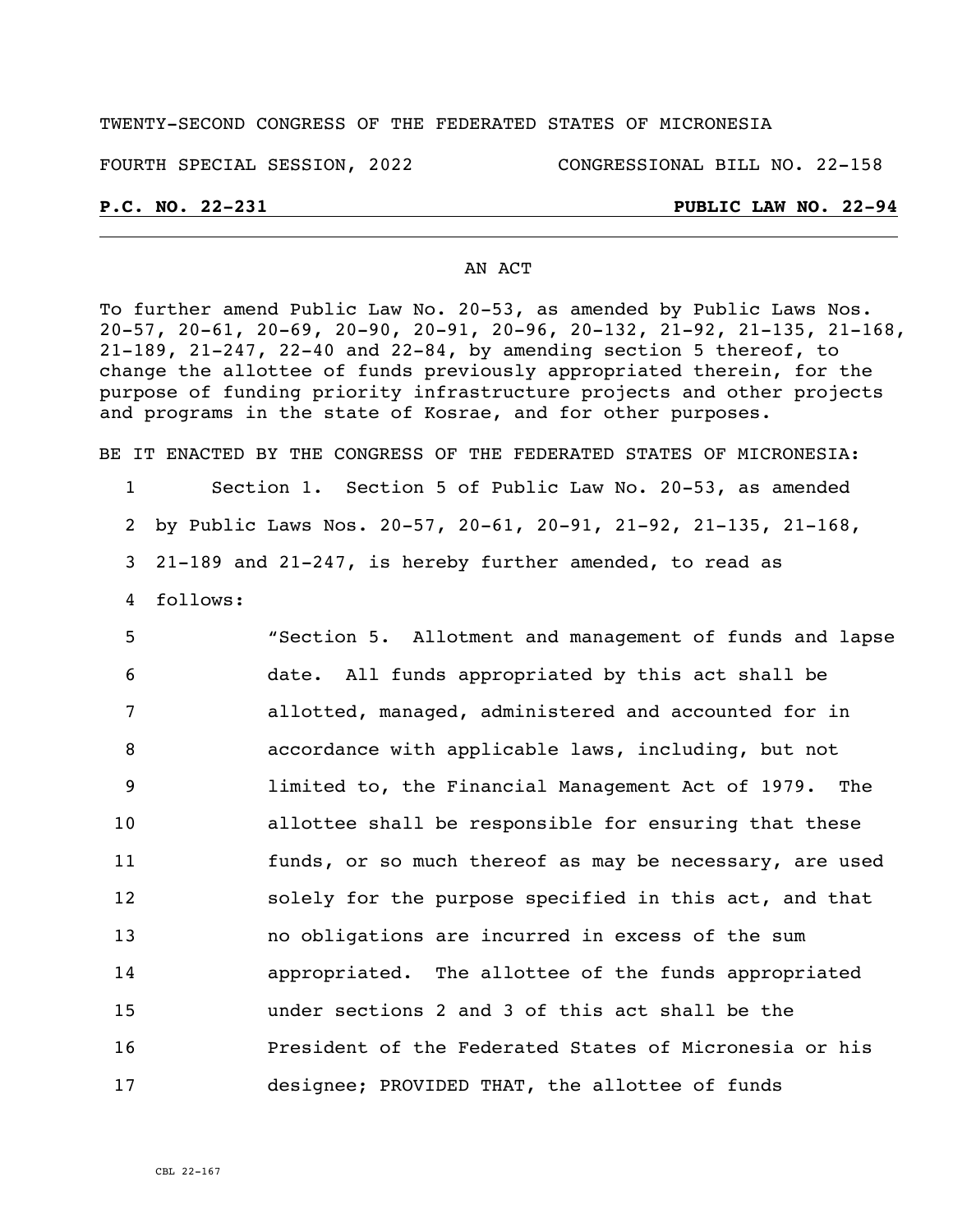# **P.C. NO. 22-231 PUBLIC LAW NO. 22-94**

| $\mathbf{1}$   | appropriated under subsections $2(a)$ to $2(af)$ , $2(ay)$ and          |
|----------------|-------------------------------------------------------------------------|
| $\overline{2}$ | 2(a7) of this act shall be the Mayor of Lelu Town                       |
| $\mathsf{3}$   | Government or his designee; the allottee of funds                       |
| 4              | appropriated under subsections 2(ag) to 2(a6), and                      |
| 5              | $2(a8)$ , $2(a9)$ and $2(a10)$ of this act shall be the                 |
| 6              | Governor of Kosrae State or his designee; the allottee                  |
| 7              | of funds appropriated under subsections $3(1)(a)$ ,                     |
| 8              | $3(1)(b)$ , $3(1)(c)$ , $3(1)(e)$ , $3(1)(g)$ , $3(1)(j)$ , $3(1)(p)$ , |
| 9              | $3(1)(r)$ , $3(2)(b)$ , $3(2)(c)$ , $3(2)(d)$ , $3(2)(e)$ , $3(2)(o)$ , |
| 10             | $3(3)(d)$ , $3(3)(n)$ , $3(3)(t)$ and $3(3)(x)$ of this act shall       |
| 11             | be the Pohnpei Transportation Authority; the allottee of                |
| 12             | funds appropriated under subsections $3(3)(f)$ , $3(3)(1)$              |
| 13             | and $3(3)(m)$ of this act shall be the Lukenmoanlap of                  |
| 14             | Kitti; the allottee of funds appropriated under                         |
| 15             | subsections $3(3)(q)$ and $3(3)(r)$ of this act shall be the            |
| 16             | Pohnpei Utility Corporation; the allottee of the funds                  |
| 17             | appropriated under subsections $4(1)$ and $4(6)$ of this act            |
| 18             | shall be the Governor of Chuuk State or his designee;                   |
| 19             | the allottee of the funds appropriated under subsection                 |
| 20             | 4(2) of this act shall be the Mortlocks Island                          |
| 21             | Development Authority (MIDA); the allottee of funds                     |
| 22             | appropriated under subsection $4(3)$ of this act shall be               |
| 23             | the Mayor of Weno Municipal Government or his designee;                 |
| 24             | the allottee of the funds appropriated under subsection                 |
| 25             | 4(4) of this act shall be the Southern Namoneas                         |

of 3